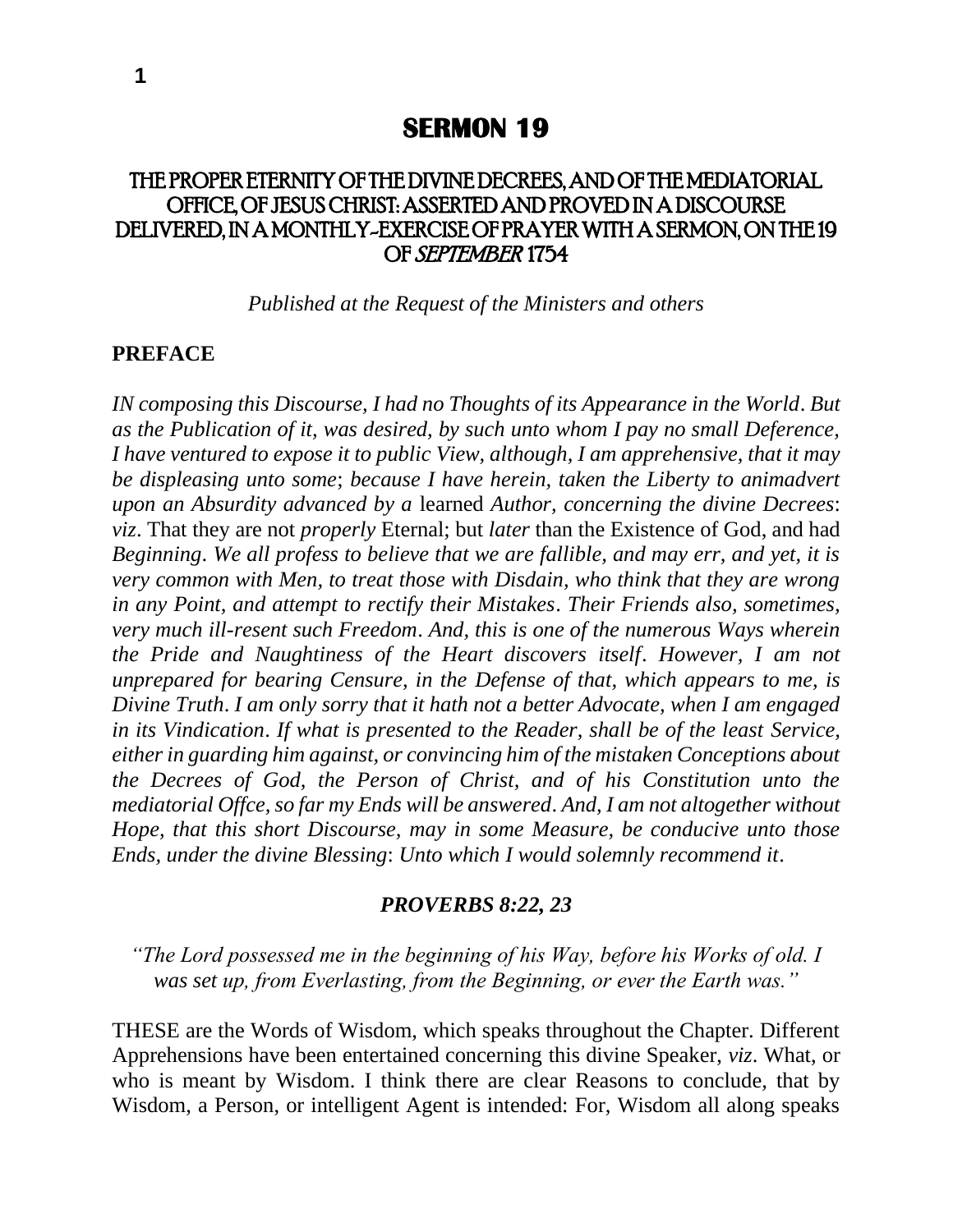under personal Characters, and various personal Acts are attributed unto this Speaker. As searching, or finding out. *I Wisdom dwell with Prudence, and find out Knowledge of witty Inventions*. Also Acts of Love and Affection: *I love them that love me*. And Acts of Joy and Delight: *Then was I by him, as one brought up with him, I was daily his Delight, rejoicing always before him*: *Rejoicing in the habitable Parts of his Earth, and my Delights were with the Sons of Men*. All which are personal Acts, and, therefore, this divine Speaker, is a Person, or an understanding Agent; and the Things which are predicated of this Speaker, are so *grand* and *sublime,* that they cannot be applicable to any other Person than CHRIST, who is the *Wisdom,* as well as the *Power of God*.

## *Understanding the Words of our blessed Redeemer, without commenting upon what precedes, I shall immediately proceed to the Explication of them.*

And it will be proper to shew, what is designed by the Way of the Lord; what the Beginning of his way imports; what is implied in the Act of possessing Christ; what Works of God are intended, before which he possessed our Saviour, and why they are said to be of old; what the letting up of Wisdom designs: when this was done, *from Everlasting, from the Beginning, or ever the Earth was*.

**I.** *I would shew what is designed by the Way of the Lord.* The Way of God sometimes intends his wise and holy Dispensations towards the World, and towards his Church in Providence, which are the Accomplishment of his Decrees concerning both, with respect unto their temporal Estate. This is a Sense wherein it is frequently to be understood: And his Way is to be taken for his gracious Purposes and Counsels, which were formed in his infinite and eternal Mind, concerning Christ, and his Church. I apprehend this Sense is designed by it in these Words: *For my Thoughts are not your Thoughts, neither are your Ways my Ways saith the Lord*. *For as the Heavens are higher than the Earth, so are my Ways higher than your Ways, and my Thoughts than your Thoughts* (*Isaiah* 55:8*,* 9). It is of pardoning Grace and Mercy, that the Lord there speaks: *For he will abundantly pardon*. We are too apt to limit the *Holy One* of *Israel,* in his Acts of pardoning Kindness and Mercy. And it is his Intention, in these Words to assure us, that his Purposes of Grace, Mercy, and Pardon, infinitely exceeds those Conceptions which we are apt to entertain thereof. I apprehend, that in this Sense, the divine Way is to be understood, in the Text: Or, that God's Thoughts and Purposes of Love, and Grace concerning Christ and his Members are meant by his Way. Further I am to shew,

**II.** *What the Beginning of his Way imports*. If we understand it of Duration: That must either commence, or not commence, have Limit, or not have Limit. The Term beginning is put for Duration, which had not Commencement, in these Words; *God hath from the Beginning chosen you to Salvation, thro*' *Sanctification of the Spirit, and the Belief of the Truth*. This divine Act of Election was eternal: *According as he hath chosen us in him, before the Foundation of the World*. From the Beginning, and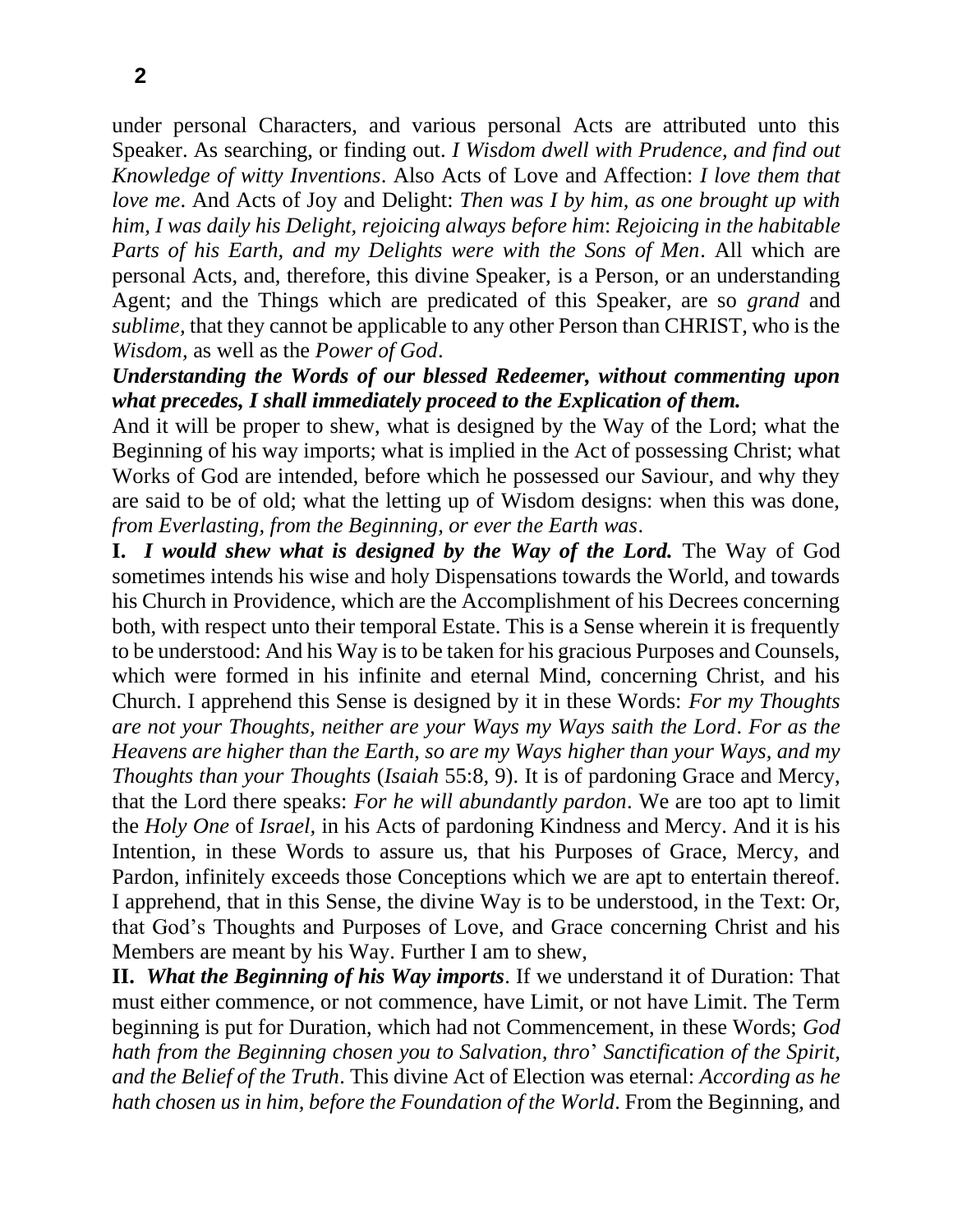before the Foundation of the World mean the same. And, there never was an Instant, wherein the Church was not the Object of a gracious Choice unto Salvation, or the Enjoyment of eternal Life.

A *learned* Writer hath been pleased to distinguish upon Eternity,  $\alpha$  *Παρτε αντε*, or that Duration, which was before the Existence of the World, or Things created, and speaks of a *first,* and *an after Date* therein. The *first Date* respects, he says, *God*'*s Existence,* which was eternal, and had no Beginning: The *after Date* refers unto his Decrees, or Acts within himself relating unto Christ and the Church, which he affrms had *Beginning*: He sums up what he had before more largely, expressed, and pleaded for, in this Assertion, *viz*. *God himself was before the Conceptions and Thoughts which he entertained of his Works*: *Before, be sure in Order of Nature*; *but how long before, the Thing neither speaks nor the Word declares*. Let us press this Grape a little, that we may be able to form a Judgment of the Nature of its Juice. The plain Import of this Assertion is, God was before he had infinite Thought and Consciousness; but how long before, is impossible to be known, because neither the Thing speaks, nor the Word declares it. This is a *very unsafe, a very offensive, and a most absurd Way of speaking*. If God ever was without infinite Thought and Consciousness, he was not, he then could not be God.

For, a Being without Thought and Consciousness can't be God. To be quite free with you upon this Subject. The Assertion is so *extremely absurd, that it excites my Astonishment*. The Divine Decrees are of the same Date with the Existence of God. His Being is not of one Date, and his Purposes of another, a later Date. Besides, to suppose, that there was an *everlasting,* or a Duration, before the Existence of a Creature, that really had a Beginning, or Commencement, is to imagine, that there was a Duration, which was neither *eternal,* nor *temporary*; but *something between both,* which is an highly *absurd* Imagination. Duration is, either immeasurable and without any Limit: Or, it is measurable and hath a Limit. If Duration past is immeasurable, it is eternal, and could not have any Beginning. If it is measurable, it is not eternal, but temporary, and must have had Commencement. *There can be no Medium between Eternity and Time*. A Duration which begins, is measurable and limited, whether it is measured and divided into the Parts whereof it consists, or not, by the Motion of Body, or otherwise. Measurable and limited it is, and there must be some *Instant* at which we must necessarily stop, when we contemplate a past Duration, which had Beginning. If, therefore, the Divine Decrees are *later* than the Existence of God, or had Beginning, they must, as to Duration, have been infinitely short of the Existence of God. So that, according to the Doctrine contained in this *most absurd* Assertion, there must have been an infinite Duration, wherein, God was without any Conceptions and Thoughts of his Works: That is to say, without infinite Thought and Consciousness; and, therefore, for an infinite Duration, he was not God. For, if his Conceptions and Thoughts really had Beginning, they must begin after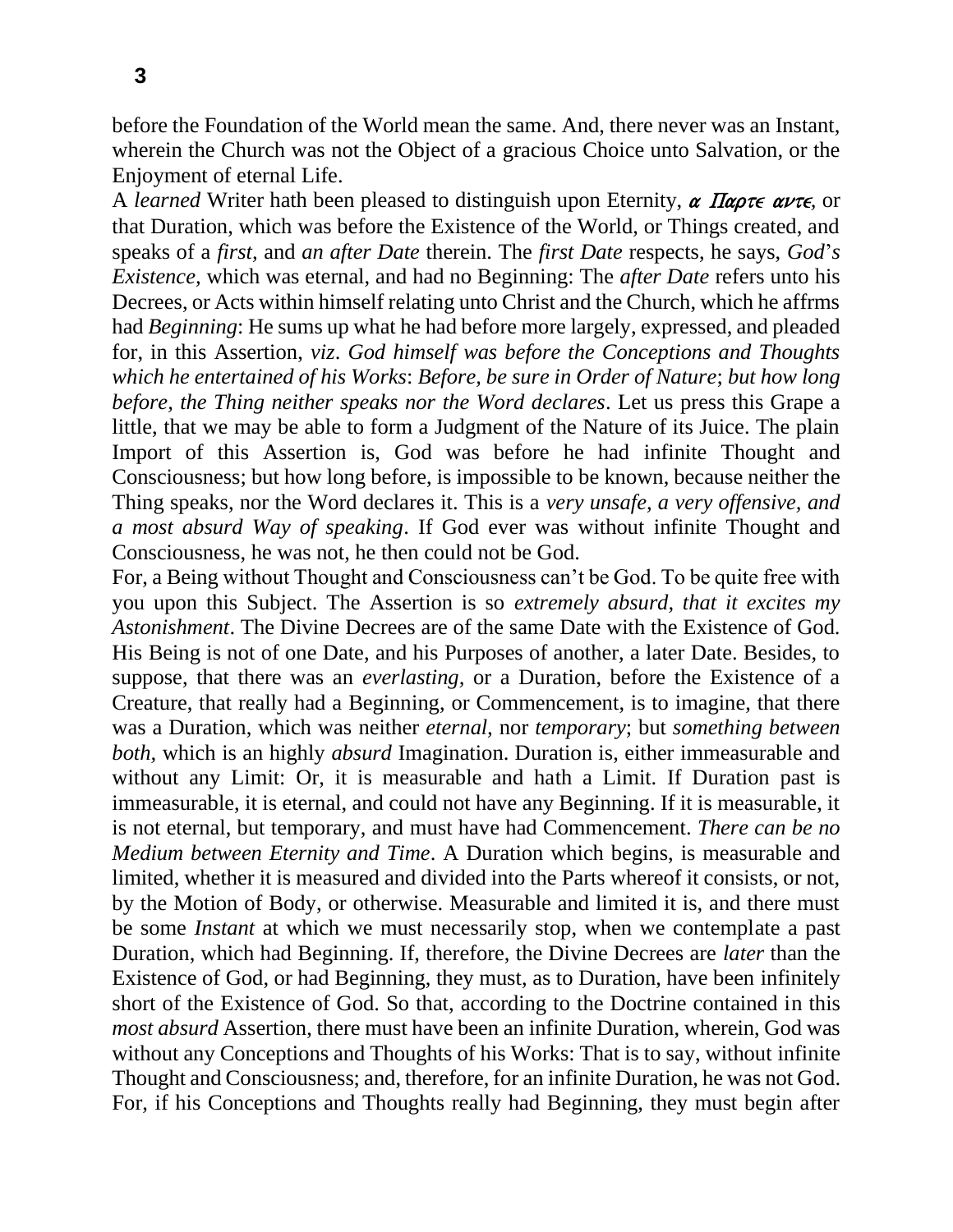himself had existed, in a Duration infinite: Because such a Duration must have been before a measurable Duration could begin, and, consequently, though God, in his Existence is eternal, his Love to Christ, and the Church, and his Decrees about them, are not eternal; but only temporary. Which is no more true, than it is, that the Almighty Creator, once, was not God.

A certain Writer pours Contempt upon some, whose Works have praised, and will long praise them, in the Gates of the Church, that have endeavored, to prove Christ's eternal Existence, or proper Deity from this Place. His contemptuous Words concerning them, are these: *I wonder not, that Arianism prevails as it doth, amongst us, at this Day, when such poor, blind, ignorant Wretches, undertake to defend the Doctrine of the Redeemer*'*s Godhead*; *for sure I am, that going to the* 8*th of the*  Proverbs *to prove it, is for ever to give up the Cause into the Hands of the Arrians*. This contemptuous Language the Author prevailed with himself to use, concerning some worthy Persons, as any perhaps, the Church of God was blessed with in the former Century. His great Confidence and Contempt will not deter me from asserting, that in this *Chapter,* clear Proof is given, in Abundance, and above all Exception, unto the important Doctrine of the eternal Existence, and proper Deity of our precious Redeemer. I shall proceed so far, as to say, that, if that Doctrine is not capable of Proof, from this Context; Proof of it cannot be brought from any Part whatever, of sacred Writ. The Terms and Phrases, used therein, expressing the Eternity of his Existence, are so *full, strong,* and *explicit,* that none more so can be produced. But this Writer was led into a Mistake, by what the *learned* Author, I before referred unto, had advanced, concerning the Import of the Term everlasting as it is used, in relation to God's Decrees, and Acts within himself, as some other Persons have also been, which is not a little to be lamented.

Upon the Whole, if Beginning is understood of Duration, Eternity must be intended: Or that immeasurable Duration, which was before the Creation of the World, and had no Commencement. But, it may be observed, that in the Original, it is not, in the Beginning, as we translate; but *the Lord possessed me, the Beginning of his Way*: And the *original* Word signifies the First, or Chief. By which two Things are suggested.

**1.** That Christ is the First and Chief, in the Decrees of God, as they are all calculated for his Glory, above Angels and Men. The supreme End of God in his Purposes and Operations, is the Glory of his own infinite Perfections, Wisdom, Power, Goodness, *etc*. For he made, and decreed to make all Things *for himself*. His next, subordinate End, which he eternally had in View, was the Glory of Christ, in the Character of Mediator, as an Effect of his infinite Love unto his Person. Hence the Apostle speaking of Christ in his mediatorial Capacity, or of his Person, as constituted of the divine and human Natures, says: *All Things were created by him and for him*. They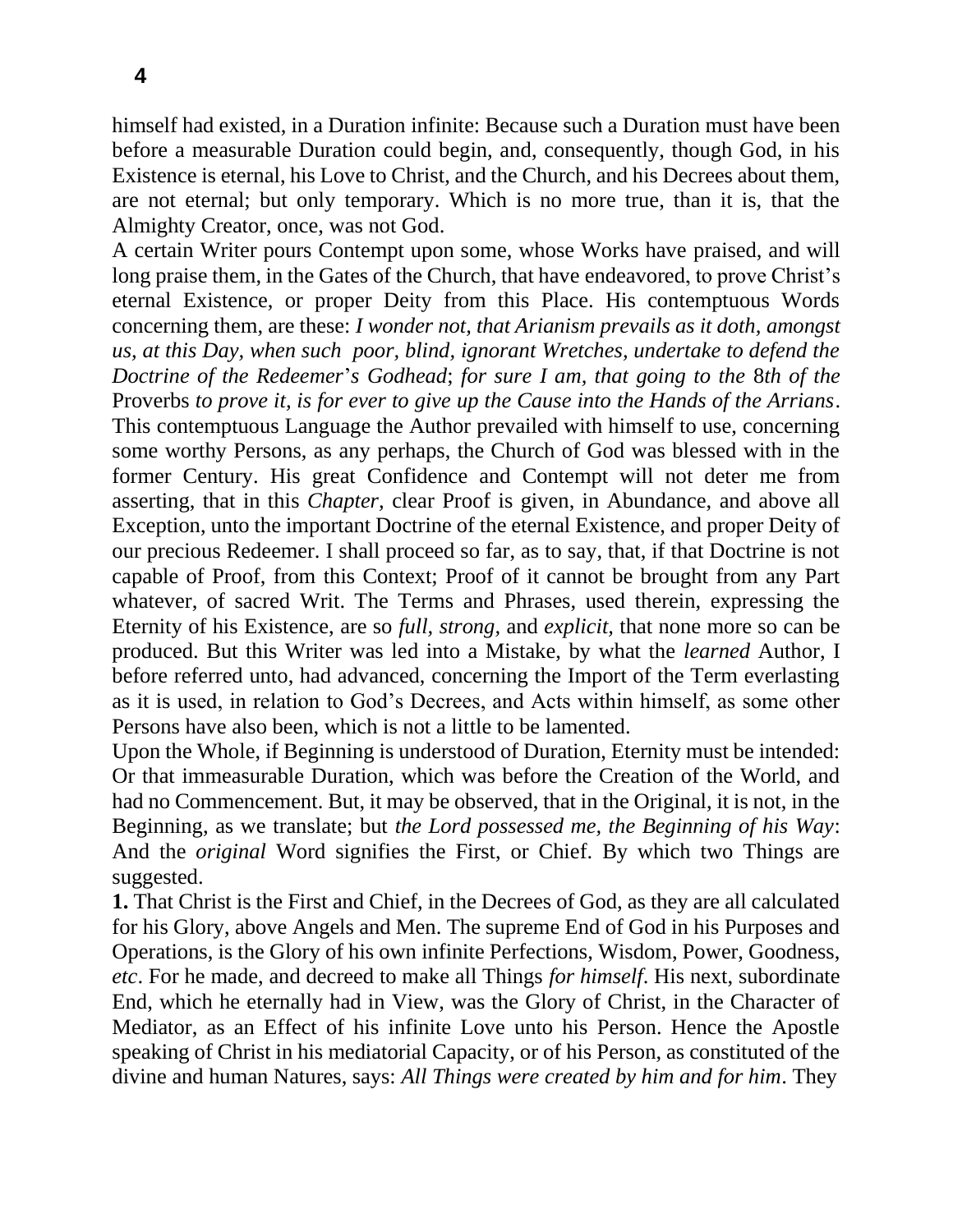were made by him, as an efficient Cause, and they were also made for him, as a final Cause.

Again, **2.** When it is said, that Christ is the First, or Chief of God's Ways, it implies, that there is a more glorious Display of his Perfections in him, than in any of, or all his other Works taken together. All Divine Works are excellent and worthy of their infinitely good and great Author. The Works of Creation point out unto us the infinite Wisdom, unlimited Power, and Benevolence of the Creator. *For the invisible Things of him, from the Creation of the World, are clearly seen, being understood by the Things that are made, even his eternal Power and Godhead*. But, there is a far more illustrious and superior Display of the Wisdom, Goodness, Holiness, Truth, and Justice of God, in the Constitution of the Person of Christ, and in the *amazing*  Designs, which are thereby accomplished. And, therefore, with great Propriety, he may be said, as Mediator, to be the Chief of his Ways. I proceed to shew,

**III.** *What is implied in the Act of possessing Christ*. The *original* Word signifies to have or possess by Price, or by Labor, and sometimes by Birth. In this Sense *Eve*  uses it. When she had conceived and bore *Cain,* she said: *I have gotten* (the same Word) *a Man from the Lord*. In this Sense it may be understood here, for there is not that wanting in the Context, which gives Countenance unto it. Wisdom, or Christ, says of himself, *Before the Mountains were settled, before the Hills was I brought forth*. The latter Writer, 36unto whom I before referred, on the Subject of the Filiation of Christ, hath these remarkable Words: *I am positive, that Christ as the eternal God* (*i*.*e*. as a Divine Person) *was never begotten, since it is impossible for me to conceive the begetter and the begotten to be of equal Date*. Why is he so confident that Christ, as a Divine Person, was never begotten? He was so, because he was not able to conceive how he could be of the same Date with him, by whom he was begotten. Shall we *poor Worms,* whole Understandings are finite and limited, take upon us, boldly to pronounce, that, that cannot be in Deity, which we are unable to form adequate Ideas of, or explain how it is? We must forget our own Nature, and the Nature of God also, if we do. We must forget our own Nature, that it is limited and finite, and for that Reason, incapable of comprehending that which is infinite. And, we must forget the Nature of God, *viz*. that it is infinite, and therefore, unto us incomprehensible. That, therefore, may be in Deity, winch we are sure cannot be in finite and limited Beings. And, that which involves a Contradiction, in Beings finite and limited, may not, in that Being, which is infinite. For Instance, in the human Nature, it implies a manifest Contradiction to conceive, that he who is begotten, is of the same Date with him that begot him. But, it by no Means follows, that it is a Contradiction to conceive, that a Divine Person, who is begotten, is of the same Date with the Divine Begetter. This Writer, notwithstanding his Confidence in this Matter, might have been asked, as puzzling Questions concerning Eternity, as any he could propose relating unto this *mysterious* Subject. But, I suppose, he would scarcely have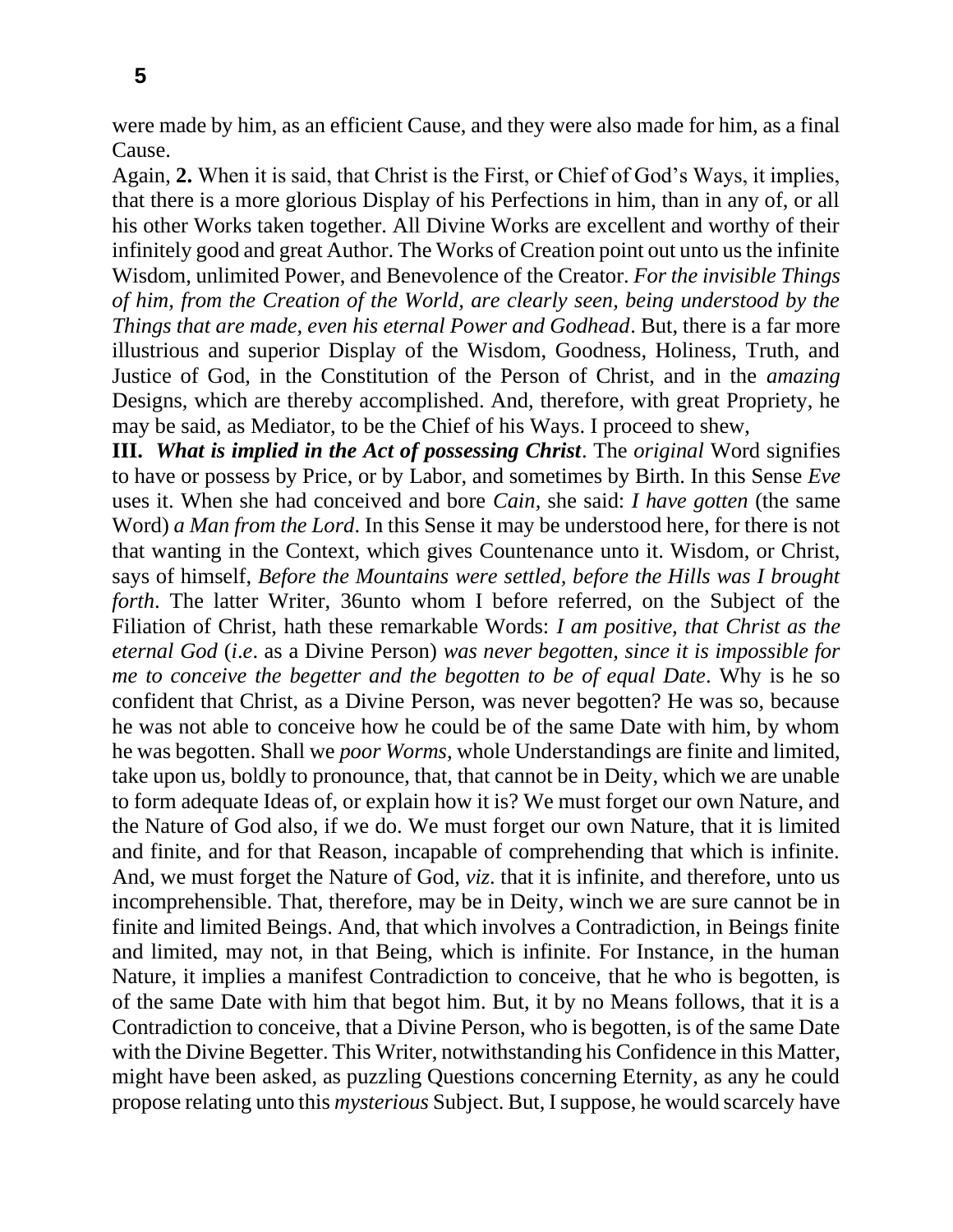denied, that there is a Duration, which had not Beginning, and which will never end, though he might have found it impossible for him to resolve some diffcult Questions concerning it. It is beyond Contradiction, that Christ is the Son of God. He is his Son, therefore, either in a *proper* Sense, or only in an *improper* and *metaphorical*  one. That he is the Son of God, in a proper Sense, may be concluded from his asserting, that God was his own Father: *My Father worketh hitherto, and I work*: The *Jews* inferred, and very rightly, from this Assertion, and not from his affirming himself to be the *Messiah,* that he *made himself equal with God*. *Therefore, the Jews fought the more to kill him, not only because he had broken the Sabbath, but said also, that God was his* (idiom, *own, or proper*) *Father, making himself equal with God* (*John* 5:17*,* 18). He is so a Son, as to be of the same Nature with God, whose Son he is. For which Reason, he is called God's own, or *proper* Son. *God spared not his own*, or proper *Son*. God can't be his *proper* Father, if he begat him not; nor can he be God's *proper* Son, unless he was begotten of him. But he is God's *begotten,*  and his *only begotten Son*: *God so loved the World, that he gave his only begotten Son*. Some have thought, and some do think, that Christ is called the Son of God, because he is invested with Office. But, that is to confound the very different Characters, of a Son and a Servant, and it necessarily makes them the same. As invested with the Office of Mediator, he is God's Servant: *Behold my Servant, whom I uphold*.

Now if it is true, that he is God's Son, as invested with the mediatorial Office, he is no otherwise a Son, than as he is a Servant, and these very different Characters, of Son and Servant, can contain and convey no different, but in all Respects, the same Idea, which there is no Reason to think. Besides, Christ was a Son antecedent unto his Investiture with the mediatorial Office, which he could not possibly be, if his being in that Office was the *formal Reason,* or Cause of his Sonship. That he was a Son before his Investiture with Office, is, I think, abundantly clear from these Words of the inspired Writer: *For the Law maketh Men High Priests which have Infirmity*; *but the Word of the Oath, which was since the Law, maketh the Son, who is consecrated for evermore*. If Christ bears the Character of Son, on account of his being the High Priest, or Mediator of the Church, he could not be a Son, before his Investiture with that Office; but it is most clear that he was: *For the Word of the Oath, which was since the Law, maketh the Son,* or constituteth *the Son*. What doth it make or constitute him? It made or constituted him High Priest, or Mediator: And, therefore, he was a Son before he was made High Priest, or Mediator. This is so *clear and illustrious* a Testimony unto the Truth of the Sonship of Christ, as a Divine Person, that I am persuaded, it will be impossible for the Wit of Man, by any *Arts,*  or *Shifts,* to cloud it, and enervate its Force.

Farther, Christ as a Son; was not under Obligation to obey and suffer. This is clearly suggested in these Words: *Though he were a Son, yet learned he Obedience by the*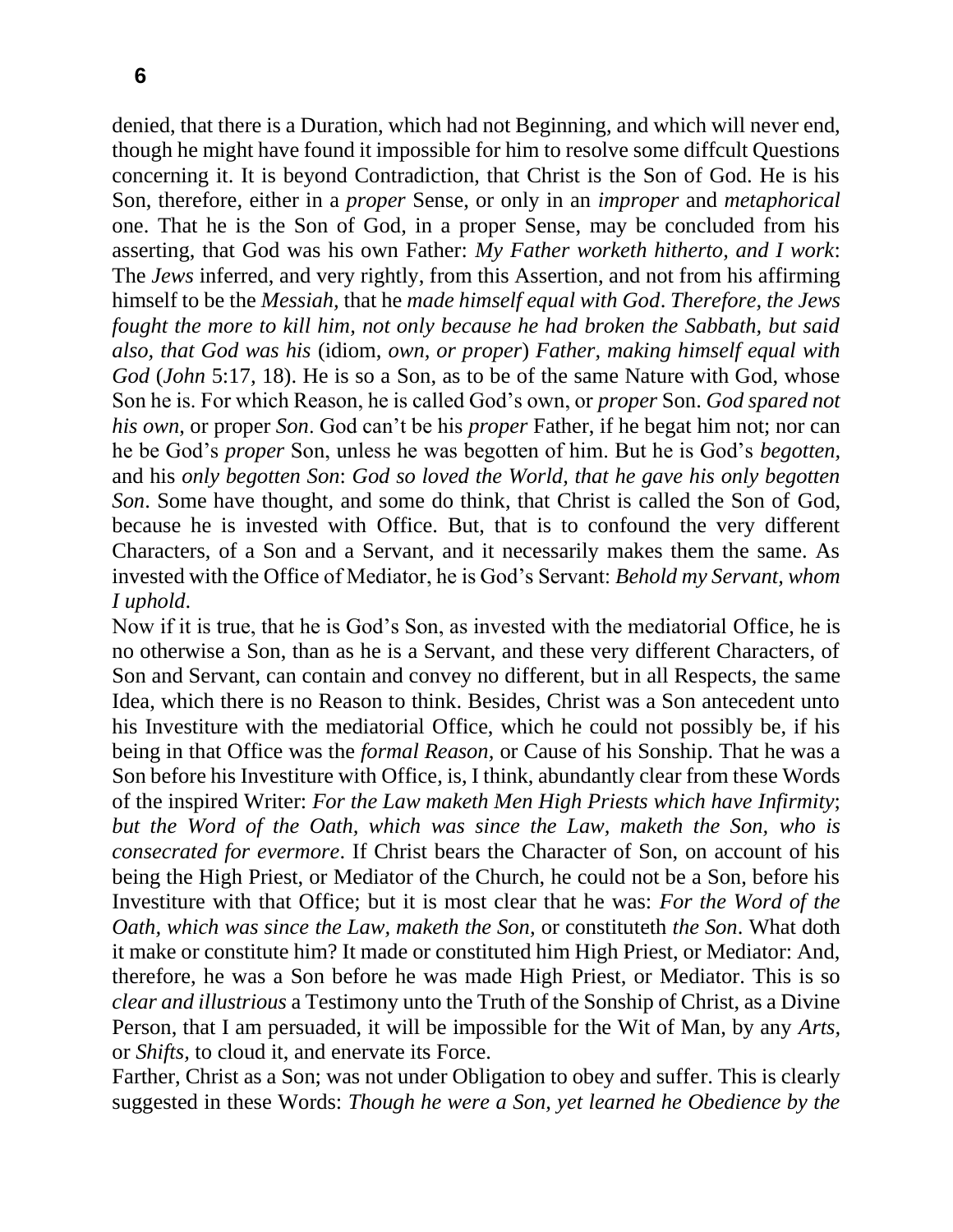*Things that he suffered*. The Opinion of his being a Son, as inverted with Offce, must: compel us to conclude this to be the Sense of those Words: Though he was a Son, and as such under Obligation to obey and suffer, yet learned he Obedience, by the Things that he suffered. But who can think this to be the Import of the Divine Writer? Surely none. As Mediator, he was under Obligation to obey and suffer: As a Son, he was not, and therefore, his mediatorial Office is not intended by his Sonship; but his filial Relation unto God, as a Divine Person.

Again, the Father possessed him of all those Treasures of Grace and Glory, which he intended the Church should receive here, and enjoy hereafter. And there is that in the Context, which favors this Sense also: *That I may cause them that love me to inherit Substance, and I will fill their Treasures*. Christ is capable of making good this Promise: For, *it hath pleased the Father that in him all Fulness should dwell*. *He blessed us with all spiritual Blessings in heavenly Places in Christ*. And that Grace, according unto which we are saved and called, was given us in Christ: *Who hath saved us and called us, with an holy Calling, not according to our Works*; *but according to his own Purpose and Grace which was given us in Christ before the World began*. All those precious Benefits, which the Church of God partakes of, in this World, and all that Bliss and Glory, which she will possess in the heavenly State, were deposited, and laid up for her in the Hands of her ever-blessed and glorious

#### Head. In whole Keeping they are eternally secure. Farther, **IV.** *God possessed Christ before his Works of old.*

**1.** The Works which are intended, are the Works of Creation; of this I think there can be no Doubt: Because Wisdom, immediately after the Text, proceeds to give an elegant Description of the Creation: *When there were no Depths, I was brought forth*: *When there were no Fountains abounding with Water*: *Before the Mountains were settled, before the Hills was I brought forth*: *While as yet he had not made the Earth, nor the Fields, nor the highest Part of the Dust of the World*. *When he prepared the Heavens, I was there*: *When he set a Compass upon the Face of the Depth*. *When he established the Clouds above*: *When he strengthened the Fountains of the Deep*: *When he gave to the Sea his Decree, that the Waters should not pass his Commandment*: *When he appointed the Foundations of the Earth*. There are the wonderful Works designed, wherein Divine Wisdom and Power are manifested. Creation is proper to God. Omnipotence only could give Existence unto Body, out of non-existing Matter: Which it did. For, *Things which are seen, were not made of Things which do appear*. And infinite Wisdom and Power alone could form the beautiful Fabric of the Universe, out of that *rude Mass* of Matter, unto which Existence was first given: *The Earth was without Form, and void*: *And Darkness was upon the Face of the Deep*. Creation, therefore, is a Work Divine, and peculiar to God. And he challenges it, as his own. *Lift up your Eyes on high, and behold who hath created these Things, that bringeth out their Host by Number*; *he calleth them*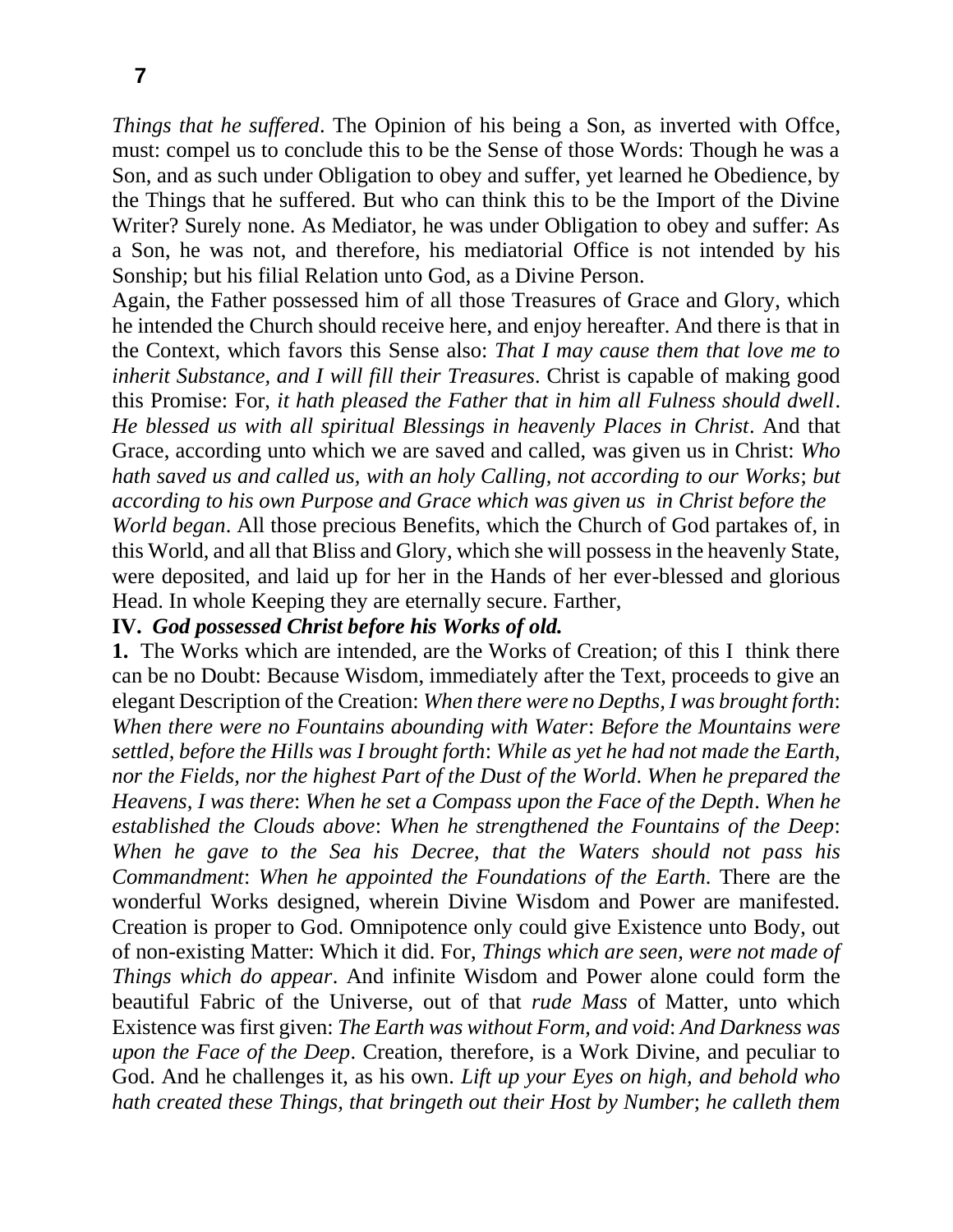*all by their Names, by the Greatness of his Might, for that he is strong in Power, not one faileth* (*Isaiah* 40:26).

**2.** These Works were wrought *of old*. Many Ages had then run out since the Creation of the World, and, therefore, they are said to be of old. And as Things created invariably keep those Laws, thro' all the successive Ages of Time, unto which they were subjected, in their Creation, it is an Evidence, that they were formed by infinite Wisdom, and are preserved and upheld in that beautiful Order, wherein they were at first fixed by immense Power. And,

**3.** Christ was possessed of the Father before a creating Act was put forth: Or before Being was given to any Creature, and, consequently, in Eternity: Or in that infinite, immeasurable Duration, which was before Time commenced. The Beginning of God's Way, therefore, cannot possibly mean a finite and limited Duration. If proper Eternity is not expressed by these Phrases, it will be impossible to produce any from Scripture, which express it. But the next general thing in the Text demands my Attention.

**V.** *Christ was set up: I was set up.* The original Word, (∞) signifies *pouring forth*, or *anointing,* and as Oil was poured forth upon a Person who was invested with Office: Or, as a Person was anointed with Oil, when appointed unto Office, Christ's Appointment unto and Investiture with the mediatorial Office, is intended by this Phrase. The latter Writer, some of whose Words I took notice of before, entertaining the Notion of the Pre- existence of the Soul of Christ, labors to prove it from this Place. He objects unto the Application of the Phrase to Christ, as a divine Person, in this very *nonsensical* Manner. *Now, this cannot have the least Relation to his Godhead, because we cannot say, that was poured out*. No, nor can we say, that his Soul was poured out, when he was anointed unto Office. The Person anointed to Office is not poured out, but Oil is poured forth upon him, or he is anointed therewith.

He adds: *These Words may likewise denote his Unction*; *and so it may be read,* I was anointed from Everlasting. *In this Sense it cannot be applied to his Divinity*. The Phrase being understood in its true Sense, it will quickly appear, that it may be very well applied to the Person of Christ, as designed unto a Union with the human Nature. For, it intends Designation to Office. And the divine Person of Christ, as he was to become incarnate, was invested with the mediatorial Office: Which was done in the everlasting Covenant, that was entered into by the Divine Persons. Of that Covenant, and the Parties therein contracting, he speaks thus: *I am not writing*

*about the Counsels and Purposes, of God in himself, but of his covenanting and contracting with a Person to fulfill and execute these Counsels and Purposes, and of the Person*'*s Willingness, that was covenanted and contracted with to undertake such a Work*. *— I freely confers, that the Platform of Salvation was laid in the eternal Mind*; *and that the whole Scheme of our Happiness was drawn in Eternity, infinitely*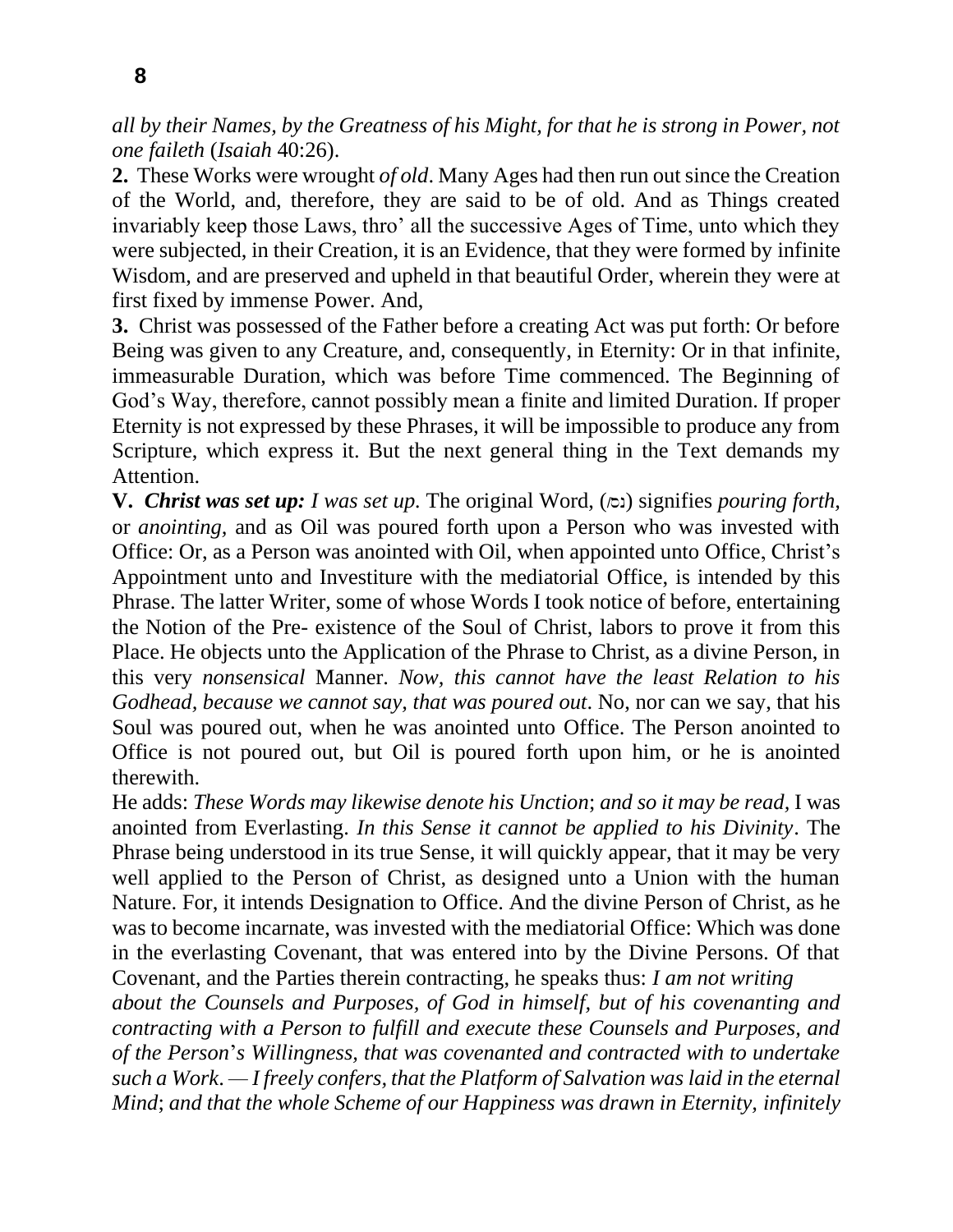*beyond all Date*; *but yet the Contract between the Father and Christ was not so, unless the Man Christ be infinitely Eternal,* (it is absurd to think that Eternity is finite) *or else an infinite Being must contract with himself*. This is the Sum of what this *goodly* Author, had to object to the Eternity of the Covenant of Grace, and unto its being an Agreement between the divine Persons. The Whole of this Discourse will be removed out of the Way without the least Difficulty.

For, tho' the divine Being did not contract with itself, the divine Persons, existing distinctly in the divine Essence, entered into Covenant with each other. As the eternal *Three,* Father, Son, and Spirit, are personally distinct, tho' *essentially* one, they *each*  act *distinctly,* in the divine Essence: Or the divine Wisdom and Will, which are essentially the same, act *distinctly* in each divine Person, by reason of their *distinct*  personal Subsistence in the divine Nature. Thus the divine Wisdom and Will, acting *distinctly* in the *distinct* Person of the Father, designed and resolved upon the Incarnation of the Son, and his accomplishing our Redemption, in our Nature, as personally united unto himself, by doing and suffering all that Law and Justice required, unto that important End. And this was the Father's Proposal unto the Son, to undertake that great and arduous Work. And thus also, The divine Wisdom and Will, acting *distinctly* in the Person of the Son, who subsists *distinctly* from the Father in the divine Essence, approved of this Design, or concurred with the Father therein; which Approbation and Concurrence, was the Son's Engagement to fulfl the Will and Counsel of the Father, relating unto that wonderful Affair, and it brought him under an Obligation, to do and suffer in our Nature, when taken into personal Union with himself, the Whole of what Law and Justice required, in order to our Salvation.

Again, the divine Wisdom and Will acting *distinctly* in the ever-blessed Spirit, who is a Person *distinct* from the Father and the Son, he approved of the gracious Design, of the Salvation of the Elect: And, as the divine Wisdom and Will, in the Person of the Father and the Person of the Son, willed that he should glorify Christ, and sanctify the Church; he agreed, and consented unto the Will of the Father, and the Will of the Son. Thus he took upon himself the Work and Office of glorifying Christ, and sanctifying the Church, which is that Part that he bears in the Economy of our Salvation. And, therefore, as the Son became obliged unto the Father, as he was to be incarnate, to redeem his People and Members: So the holy Spirit became obliged unto both the Father and the Son to glorify Christ and sanctify the Church. And, I humbly apprehend, that it is with *especial* Relation unto this, that the Holy Spirit is so frequently stilled the Spirit of God, and the Spirit of his Son, or of Christ; That for this Reason also, he is said to be sent both by the Father and the Son. By his Engagement he came under Obligation, both unto the Father and the Son, to perform his Part, in the Business of our Salvation. And, this is the Foundation of his Mission by the Father, and of his Mission by the Son. Right arises from hence, unto both to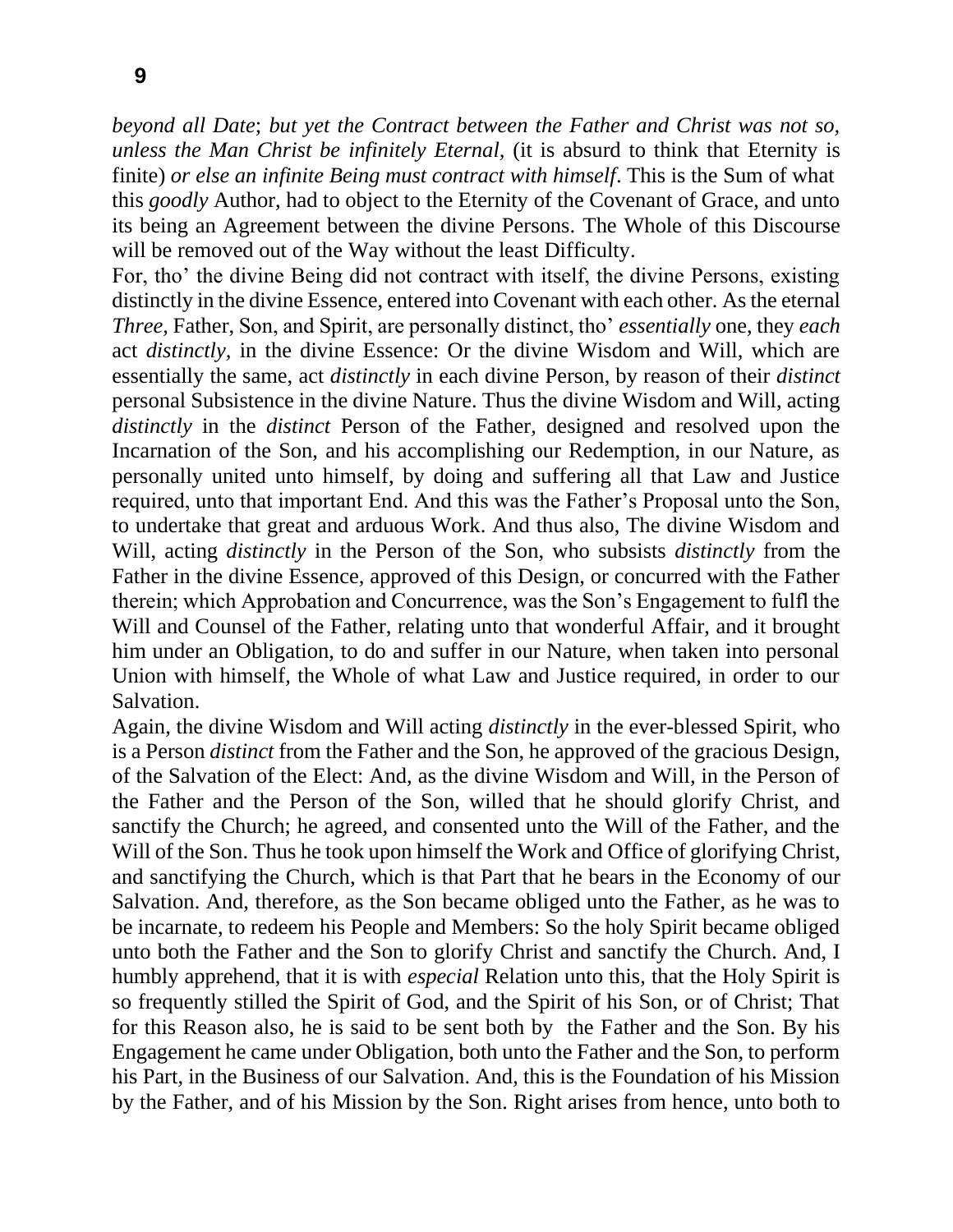send him: And, accordingly, he is sent by both. He comes at the Pleasure of the Father: *Whom the Father will send in my Name*. *God hath sent forth the Spirit of his Son into your Hearts*. He likewise comes at the Will of the Son: *If I depart I will send him unto you,* says Christ, concerning the holy Spirit, under the Character of *Comforter*.

These *distinct* and *mutual* Acting's of the divine Persons, between themselves, are the Covenant of Grace, wherein the Method of our Salvation was fixed, and that gracious Design effectually secured. And, therefore, this Author hath only discovered his *Weakness,* in saying, that the *Contract between the Father and Christ was not infinitely beyond all Date, unless the Man Christ be infinitely Eternal,* (as he *nonsensically* speaks, for there is no *finite Eternity*) *or else an infinite Being must contract with himself*. The infinite, distinct Persons, in Deity, contracted, or entered into mutual Engagements between themselves, in this federal Transaction. This was not the Contract of the divine Nature with itself; but it was the Contract of the divine Father, the eternal Son, and the blessed Spirit, who are *personally distinct,* tho' *essentially one*. Nor, can the *distinct* Acting's of the divine Wisdom and Will, which are *essentially* the same, be denied, without the Denial of the *distinct* Personality of the Father, Son and Spirit. If they are *distinct* Persons, without all question they act *distinctly*: Or the divine Wisdom and Will act *distinctly,* in each of the eternal *Three,*  Father, Son, and the holy Spirit.

Besides, to imagine, with this Author, that the human Soul of Christ existed when the Covenant of Grace was entered into, and that it was a contracting Party, in that Covenant, absolutely destroys the Eternity of it, which he is obliged to grant. Hence it undeniably follows, that *once* there was no Covenant of Grace: *Once* Christ was not the Mediator and Head of the Church. It was in that Covenant, that he was constituted such: If therefore, that Covenant *once* was not, it must be allowed that *once* Christ was not the Mediator and Head of the Elect of God: And, consequently, *once, his Delights were not with the Sons of Men*. This is that *Blessed Divinity,* which this Writer recommends unto the Embracement of Christians: But it ought to be eternally abhorred, as that which saps the very Foundation of all their Faith and Hope. Farther, the Notion of the Pre-existence of the Soul of Christ, or of its existing before the Creation of the World, is repugnant to Scripture. That Opinion is as certainly false, as it is true, that *in the Beginning God created the Heavens and the Earth*. If there was before Creation a limited Duration, that Duration must have had Commencement, and was measurable, tho' not measured and divided into its Parts, by any regular Motion of Body, as I have before observed. And, that *Instant,* at which we must necessarily stop, in our Conceptions concerning it, *was the Beginning,* and not that *Instant,* wherein God's Act of Creation was put forth, And, therefore, if this Notion is true, what *Moses* affirms must be false, and God did not in the Beginning create the Heavens and the Earth, but after the Beginning; and how long after, it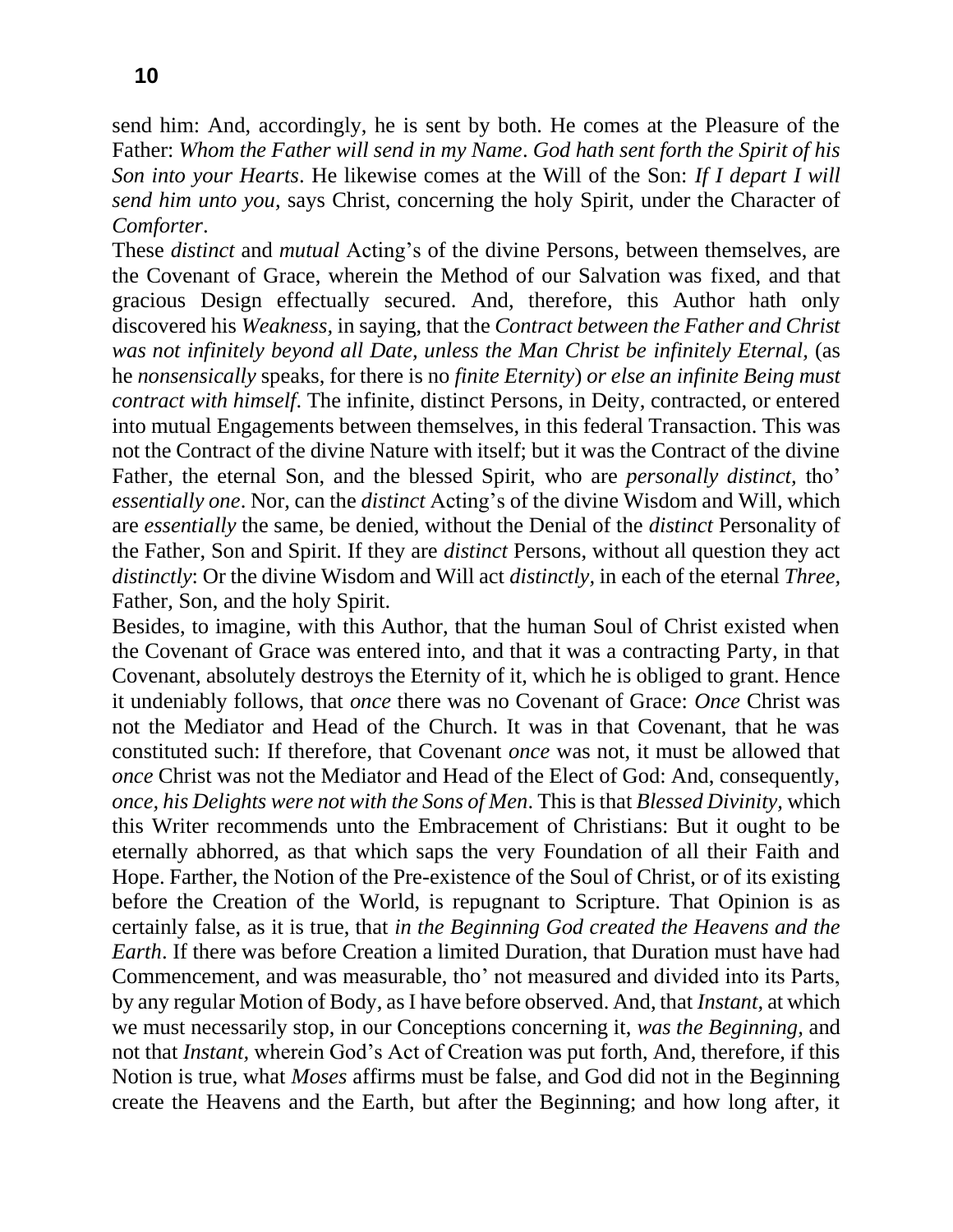seems, is not knowable, perhaps Millions of Ages. Into such Absurdities will some Men run, in order to support their *Misconceptions* of Things, or a *darling* Opinion, which they have happened to embrace.

Once more, for I have not yet done with this *vain* Conceit. To suppose, as this Writer does, that the Soul of Christ was a contracting Party in the Covenant of Grace, and not his divine Person, is to detract from his Glory as a divine Person, and is advancing his human Soul unto such Dignity, as is by no Means its Due. May the good Lord eternally preserve me, from lessening the Glory of a precious Jesus, in his human Nature, which ought ever to be dear to my Soul! I humbly hope that I shall never express anything, detracting from his Honor, in his human Nature. My Heart can't possibly bear the *killing* Thought: And, yet, with *Intrepidity* I say, that it was a Glory *peculiar to* Christ, in his divine Person, to contract with the other divine Persons, the Father and the Holy Spirit, and that it was an Honor infinitely too great for the human Soul of Christ, to become a contracting Party in the Covenant of Grace. The Parties contracting were *equal,* as it was *condecent and fit*, that so they should be, Indeed, the Will of Christ as Man, upon his subsisting, in his human Nature, freely and fully consented, unto all the Articles, agreed on in the Covenant, relating unto both his Obedience and Sufferings: But it was his Engagement, as a divine Person, which brought his human Nature under Obligation to obey and suffer, as it hath its Subsistence therein. And it was ft, that the infinitely superior constituent Part of Christ, in his complex Character, should undertake for his inferior constituent Part, as Mediator. So that it was not necessary, that his human Nature should subsist, in either part of it, his Soul no more than his Body, at his undertaking the Work of Redemption, in the Covenant of Grace.

In the setting up of Christ, or his Designation unto the mediatorial Office, various Particulars may be observed. As,

**1.** The divine Father purposed and proposed to him, that in *the Fulness of Time* he should assume our Nature, into Union with himself. The divine Wisdom and Will, acting distinctly in the Person of the Father, as is above explained, moved this to him. This was *a Foreordination* of him to become Man, *before the Foundation of the World*.

**2.** Christ consented unto this Design, and Proposal of the Father: Or the divine Wisdom and Will, acting *distinctly* in the Person of the Son, as is before expressed, he approved of this Design and Proposal of the Father, and the Concurrence of the divine Will, in his Person, was his Engagement, to take our Nature into a personal Union with himself, at the Time appointed. His Language in this Transaction was: *Lo I come*. Hence,

**3.** Tho' the human Nature of Christ did not then subsist, he was considered, as God-Man, by the divine Persons. Not that the divine Understanding, in either of the divine Persons, accounted him to have Subsistence then, as Man; for that he had not; and,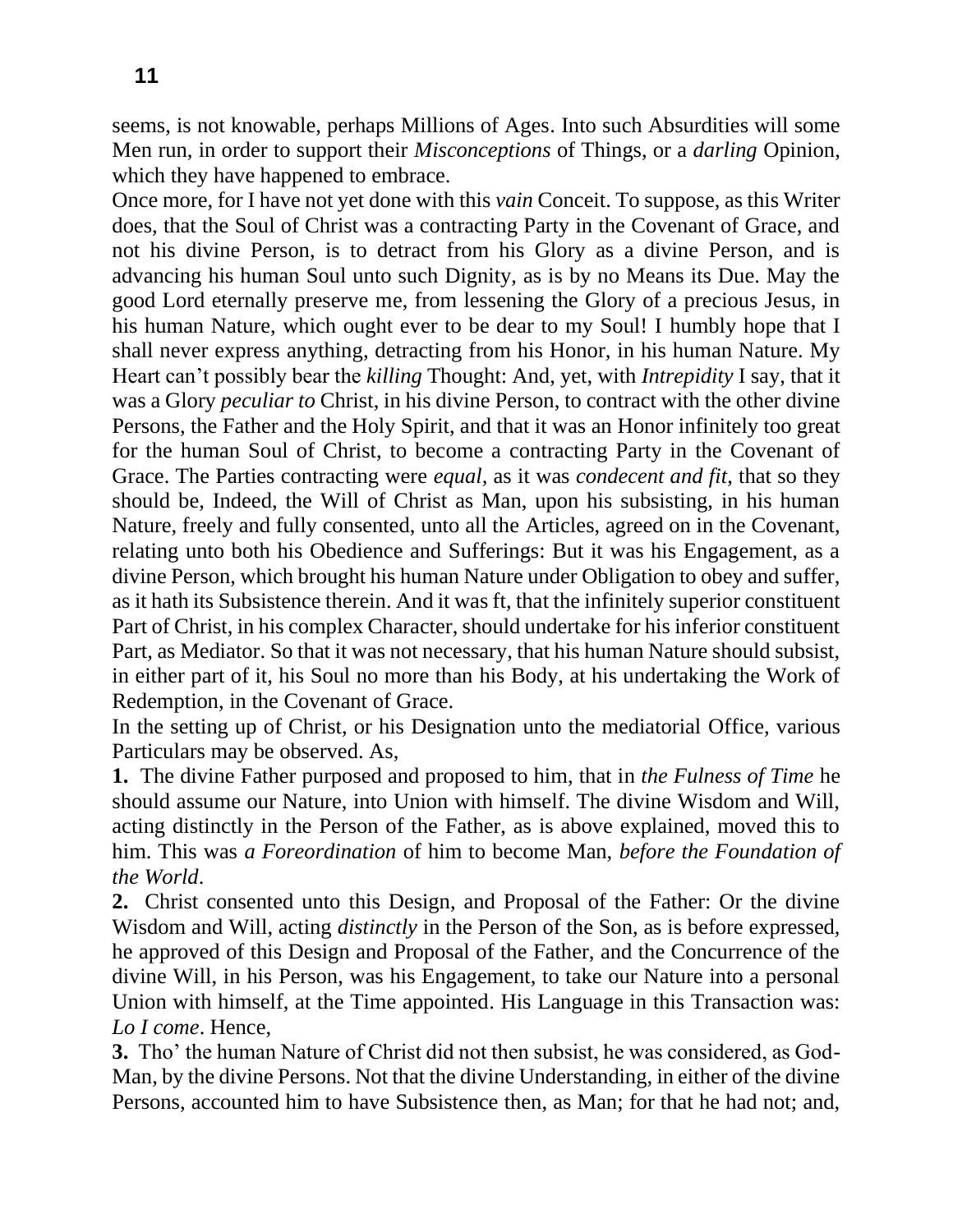therefore, it was not possible, that the divine Understanding could conceive him to be then existent, in his human Nature; but he was had in Repute, by the divine Persons, as God-Man, by reason of his certain future Incarnation, which was then resolved upon, between themselves.

And in this Character, the Covenant of Grace was made with him. I would observe, **4.** The Work assigned unto him, as incarnate; or what was required of him, as his Person is constituted of the divine and human Natures, in order to the Salvation of his Body, the Church. And,

**(1)** It was required of him to come under the Command of the Covenant of Works. That Covenant, without a *special* Appointment, could have had no Concern with, or Power over him, either in its Precepts, or Threatening's, not only because he was not represented by *Adam*, with whom that Covenant was made, nor a natural Descendant of his: But also, because his human Nature, as united unto his divine Person, is raised above the State and Condition of a mere Creature: And, therefore, it was a gracious Act of Condescension, in his divine Person, to consent, that, that constituent Part of himself, as Mediator, should come under the Obligation of the Covenant of Works: *Being sound in Fashion as a Man, he humbled himself*; *in becoming obedient unto Death*. Again,

**(2)** Another Thing required of him, was to suffer and die for his People, to make Atonement for their Sins: *When thou shalt make his Soul an Offering for Sin*; *he shall see his Seed*. This Article his divine Person also agreed unto. And the Consent of his divine Will brought his human Nature, under Obligation to submit to Death: *Ought not Christ to have suffered these Things?* It was an Act of infinite Compassion in Christ to poor Sinners, to content, to give up his human Nature, to the most dolorous Sufferings, and unto the most Ignominious, and also an accursed Death, to redeem them from justly deserved Destruction.

**(3)** The human Nature of Christ being united unto his divine Person; these two Things follow upon it.

**[1]** As Man he was at the Disposal of his divine Will. As God, or a divine Person, he had absolute Power over his human Nature, which was a constituent Part of himself, as Mediator, and, therefore, he had full and proper Right, to covenant and agree, that his human Nature should both obey and die, in Obedience unto the Will of the Father. For, that Nature was his *own* in a *peculiar* Sense, and it was ft, that it should be absolutely at the Disposal of his divine Will. His Assumption of it into Union with himself was with a View, that it might so be. And our blessed Lord clearly expresses the Right of his divine Person to dispose of his human Nature, according unto his own absolute Pleasure, in these Words: *No man taketh my Life from me*; *I lay it down of myself*; *I have Power to take it again*. *This Commandment have I received of my Father*. The Glory of Christ as Man is unequalled, in Consequence, of his personal, Union with the eternal Son of God: But this Union is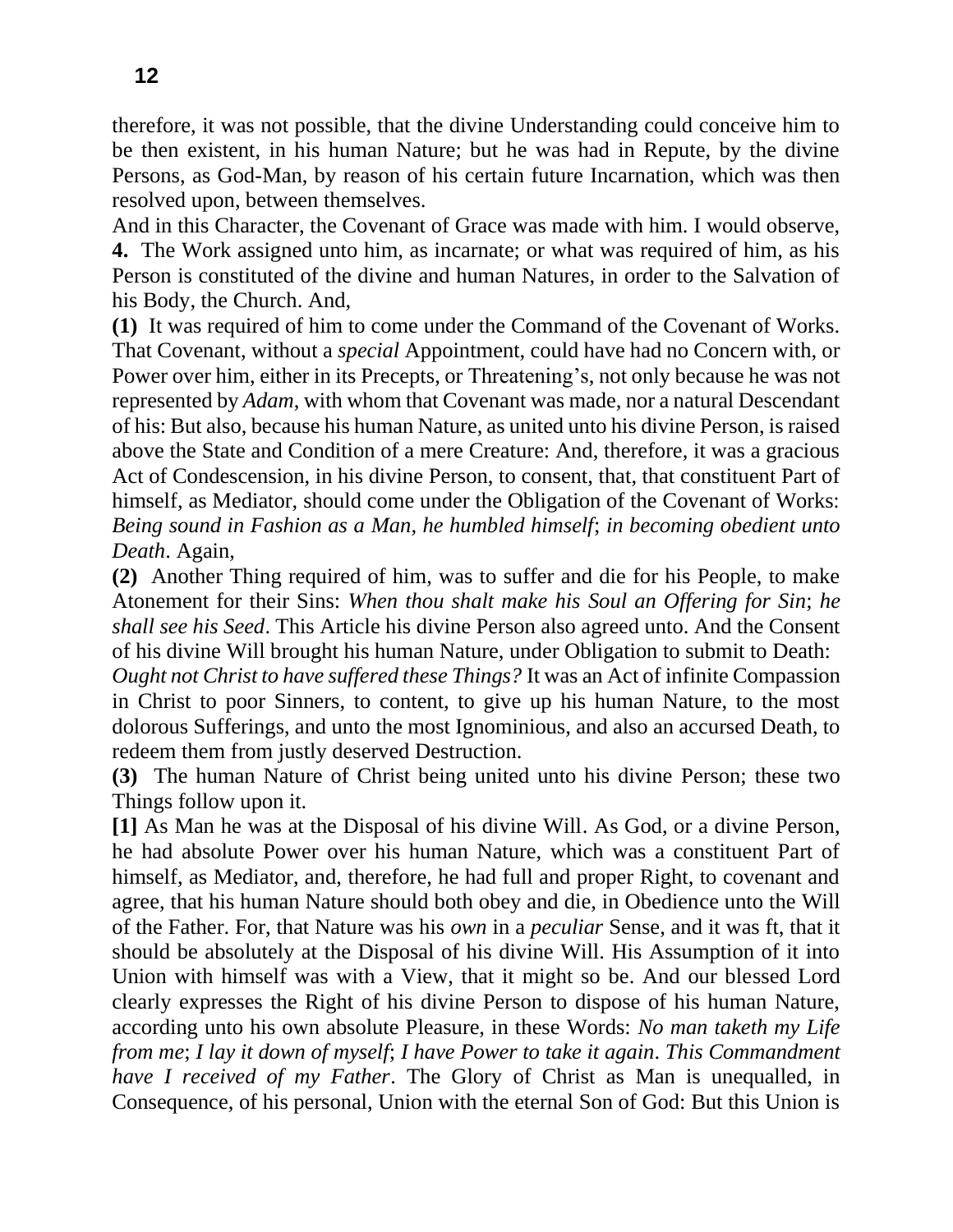so far from raising his human Nature, above an absolute Subjection unto his divine Will, that it necessarily infers it: Or the absolute Subjection of his human Will, unto his divine Will, necessarily follows upon it. His Engagement, therefore, as a divine Person, in the everlasting Covenant, brought an Obligation upon him, as Man, to do and suffer all, that was included in that federal Engagement of his, tho' his human Nature was not then existent.

**[2]** When the blessed Jesus had Subsistence as Man, his human Will, which is absolutely distinct from his Will, as God, was wholly under the Direction and Influence of his divine Will. And it was ft, that it should so be, for it would have been the highest Incongruity, if the human Will of Christ had not been under the determining Influence of the Will of his divine Person. Hence it was impossible, that the Will of Christ, as Man, should in any Instance, or at any Time, clash with his divine Will. And it is hence also, that the holy moral Operations of the human Nature of Christ, are to be esteemed the Acts of his Person, as Mediator, and that they become infinitely *meritorious*: Because they are the Acts of his Person, who is God as well as Man, tho' the human Nature only, is the immediate Subject from which they spring; therefore, infinite Merit attends them.

**5.** The Father gave the Elect to Christ, *as his Jewels,* or his own *peculiar* People: *Thine they were, and thou gavest them me*. He was constituted a Head to them, and they became his Members. And he came under Obligation to preserve them safe, and to conduct them to that State of Dignity and Happiness, which the Father, as the Effect of his infinite Love, designed them, unto the Enjoyment of. For which reason our blessed Lord says: *This is the Father*'*s Will which hath sent me, that of all which he hath given me, I should lose nothing*; *but should raise it up, at the last Day*.

**6.** A glorious Reward was promised unto him, for the important Services, which he undertook to perform. All the Glory that he possesses, as Mediator, was then granted to him, on Condition of his Obedience, Sufferings and Death. And, therefore, he speaks of his having this Glory before the World was: *With the Glory which I had with thee before the World was*. He had it, in Promise and Grant, when he engaged to fulfill the Father's Pleasure, concerning the Redemption of his People. Thus, I think it appears very clearly, that Christ the eternal Son of God, as he was to become Incarnate, entered into Covenant with the Father, and undertook to accomplish the Whole of his Will, relating to the Recovery of those unto whom he was appointed a Head, in such a Way, as magnifies the Law, and is becoming all the divine Perfections: And, that all that Glory, which he hath Possession of, was given to him by Promise, in the Character of Mediator, tho' neither constituent Part of his human Nature, his Soul, or his Body, then subsisted.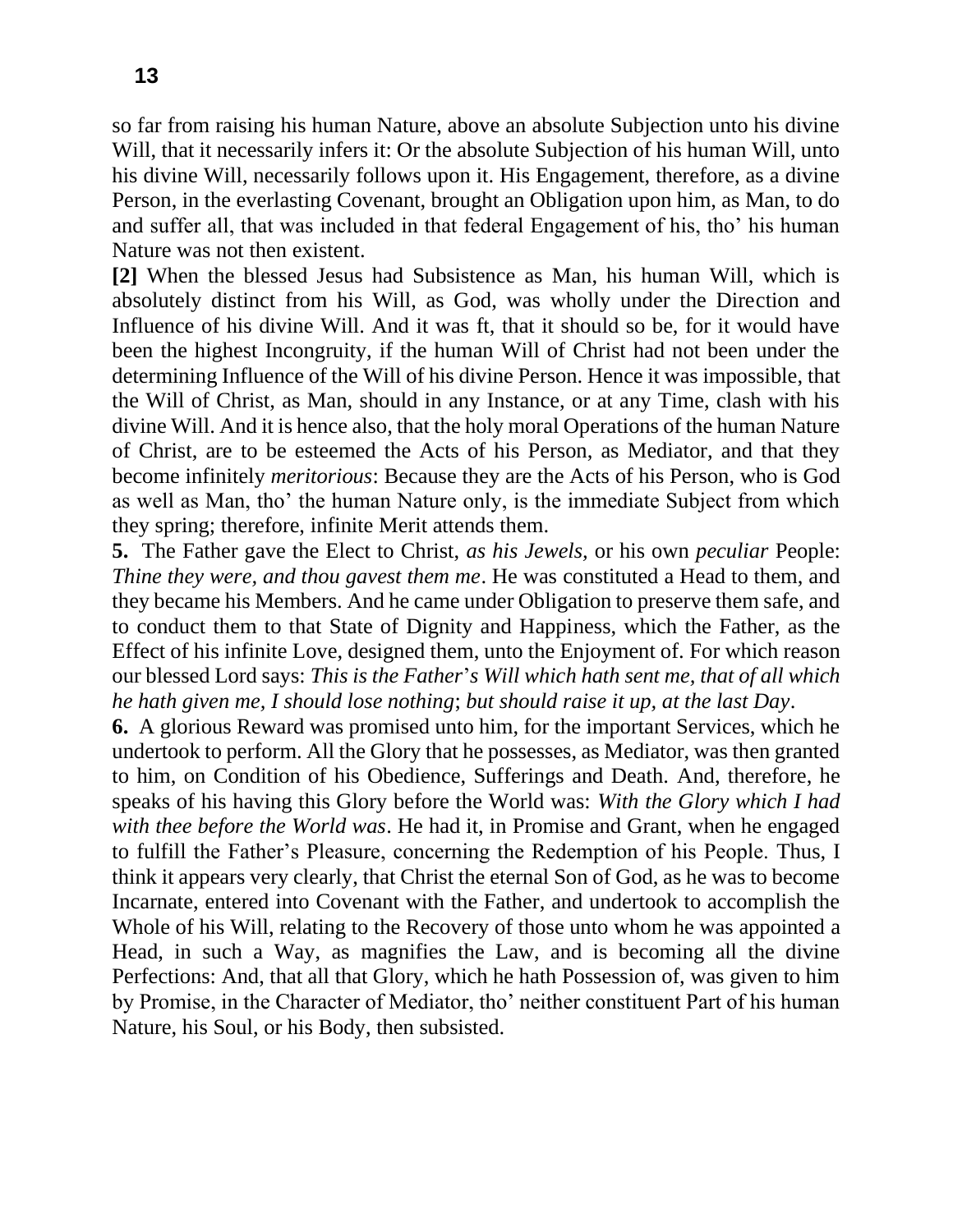# **VI. And lastly: The Constitution of Christ Mediator, was from Everlasting, from the Beginning, or ever the Earth was.**

These Phrases express either a measurable Duration, or an immeasurable one. It is I think allowed by all, that a Duration is intended, which was before the Existence of the World. That Duration either had Beginning, or it had not. If it commenced, and had Beginning, it was properly *Time,* and *not Eternity*. Time and Eternity differ, as *finite* and *infinite* differ. Time is finite, and Eternity is infinite. And it is impossible, that there should be a Medium between Eternity and Time: As there cannot be a Mean between infinite, and finite. Whatever is, must be either infinite or finite, unlimited, or limited. And, consequently, this Duration, if it began, it was Time, it could not be Eternity: It was measurable, and certainly had a Limit, at which we must necessarily stop, in our Conceptions about it; if not, it was Eternity: Or a Duration infinite. To say, that it was not measured by the regular Motion of Body, as Time with us, is measured by the Course of the Sun, will not prove it immeasurable, nor can that be intended; because then it must be granted, that it was Eternity, which it is not allowed to be, by those unto whom I have Reference; but it is said to be an AFTERDATE of Eternity, by the *learned* Author before mentioned, which had Beginning, or Commencement, which if it had, it was *properly Time,* and it must differ from Eternity, as that which is finite differs, from that which is infinite. And what is to be proved by all this? No other Thing, than, that God's Decrees are *later* than his Existence, and how much later he could not determine, because *neither the Thing speaks, nor the Word declares it*. The Being of God was eternal, or had no Beginning; but all his Decrees, if this is true, were *temporary,* or had Beginning. And therefore, for an infinite Duration, which must have been, before this *After Date,*  or *Beginning,* could take Place; God was without any Conceptions and Thoughts of his Works. That is to say, *once God had no Love to Christ as Mediator, nor Conceptions concerning him*: *Once he had no Love to the Church, nor Thoughts about her*: *Once he was without infinite Thought and Consciousness, and consequently he once was not God*. For, a Being without infinite Thought and Consciousness can't be God. As I have before said. The other Writer mentioned above, in order to support his Notion of the Existence of the Soul of Christ before the Creation of the World, interprets these Phrases, in the same Manner; in this, copying after that *learned* Author, as some others also do, to defend a Notion which is *absolutely useless,* that hath not the least Connection with, Dependence upon, nor is inferable from any Branch whatever, of evangelical Truth. But is wholly dissonant to the Scripture, and everts the eternal Covenant of Grace, wherein the Salvation of God's Elect was everlastingly provided for and secured.

If there was a Duration before the Production of the World, which had Commencement, why may there not be a Duration, after the Dissolution of it, which will have an End? And if the former is called everlasting, tho' it had Beginning, why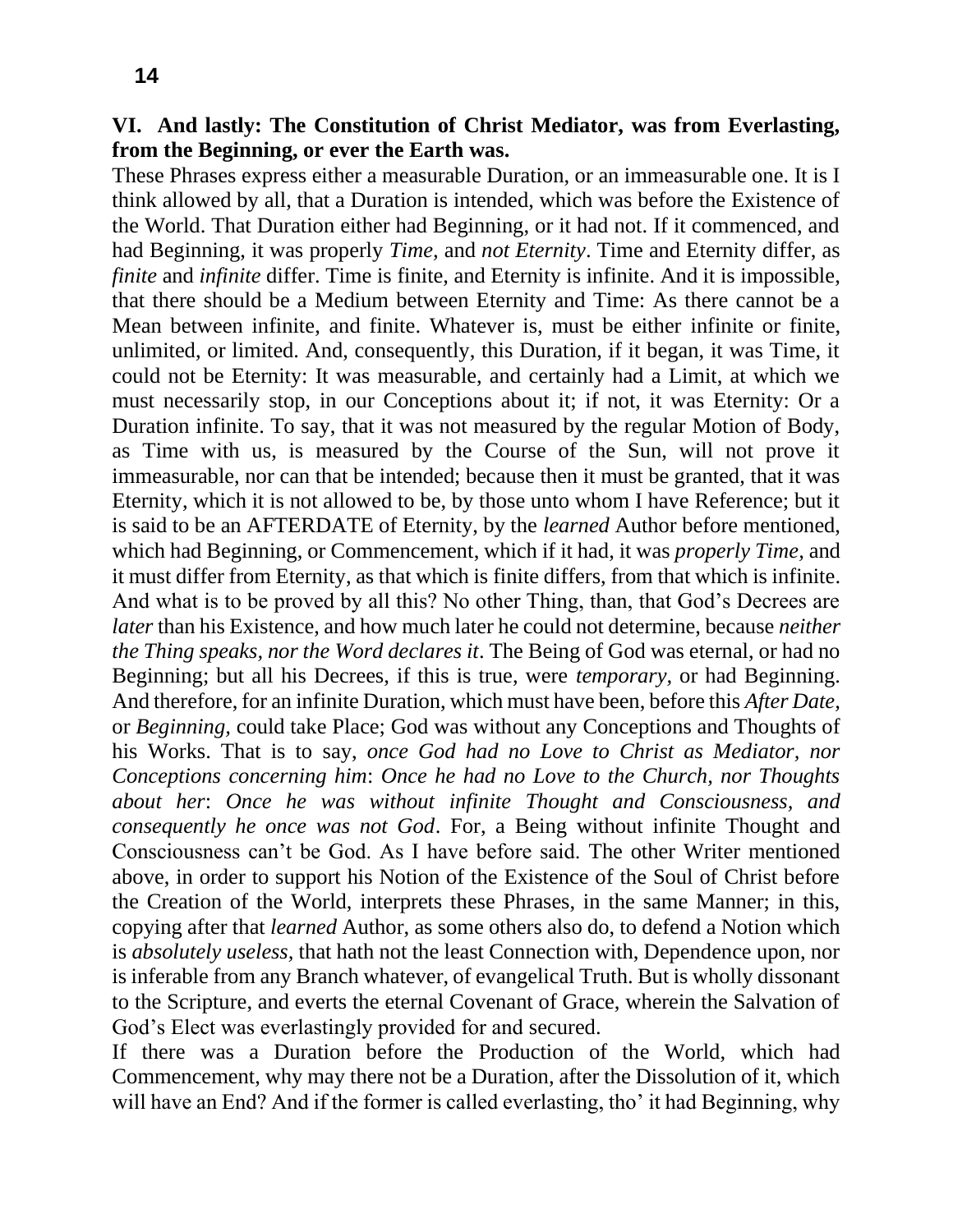may not the latter be so called, tho' it should have an End? As some imagine it will; but both *are foolish Dreams* and *alike untrue*. Farther, if this Liberty may be taken in interpreting the Scripture, I am sure, it will be impossible to prove from thence, the Eternity of God himself; for his eternal Existence is not expressed in stronger Language, than is used about his Decrees, and the Designation of Christ unto the mediatorial Office, in respect to that Duration, wherein the divine Decrees were formed, and Christ was *set up,* or constituted Mediator. And such Liberty can be taken, only to maintain that which is directly absurd, and repugnant unto some of the most glorious Truths of the Gospel, *viz*. Christ's eternal Relation to the Church of God, and his eternal Engagements in her Favor, in the Covenant of Grace. These Phrases, *from Everlasting, from the Beginning, or ever the Earth was,* so fully express Eternity, or that immeasurable Duration, which was before Creation, that I much scruple whether any, which do more strongly express it in Scripture, can be produced. *So operose was* Solomon, *in setting forth the Eternity of Wisdom, lest it should be thought that he spake of created Wisdom,* as the learned *Gerjerus*  observes. When God represents unto us his eternal Existence, it is thus: *Yea, before the Day was, I am he* (*Isaiah* 43:13). And when he asserts the Eternity of his Decrees, it is thus: *Calling the Generations,* (çarm) *from or before the Beginning* (*Isaiah* 41:4). And the plain Sense of the Phrases here used, is, Duration before the Commencement of Time, or the Existence of any Thing created. Christ was set up *before the World or Time, before the Beginning, and before the Earth existed*. I humbly hope that the *proper Eternity* of the divine Decrees, and the *proper Eternity* of the mediatorial Office of Christ, are established beyond sober and modest Objection; which were the important Ends that I had in View, in this Discourse. *I shall close it with making three Observations.*

*First Observation. The Evangelical Scheme is wholly new.* It is a System of Truths, which Reason in its higher Perfection, could not possibly have acquired any Knowledge of. There are three Principles, from which we derive all our Ideas, *viz*. Sensation, Reflection and Abstraction; by neither of which we could ever have obtained, the least Acquaintance with the *deep Things of God*. And this is, I humbly apprehend, the Meaning of the Apostle in these Words: *Eye hath not seen, nor Ear heard, neither have entered into the Heart of Man, the Things which God hath prepared for them that love him*. The Eye hath seen much, and the Ear hath heard much: A very considerable Part of our Ideas, are gained by Sight and Hearing; which includes in it, the whole of the Instruction that we receive from others, relating to the Nature of Things. But it was not possible that by these Means we should ever have discovered any Evangelical Truths: Sensation could not enable us to make such important Discoveries; neither could Reflection on those Ideas gained by Sensation, help us in this Matter: Nor could Abstraction, which is a Separation of our Ideas; by which Act of the Mind a new Kind of Ideas are obtained, which are purely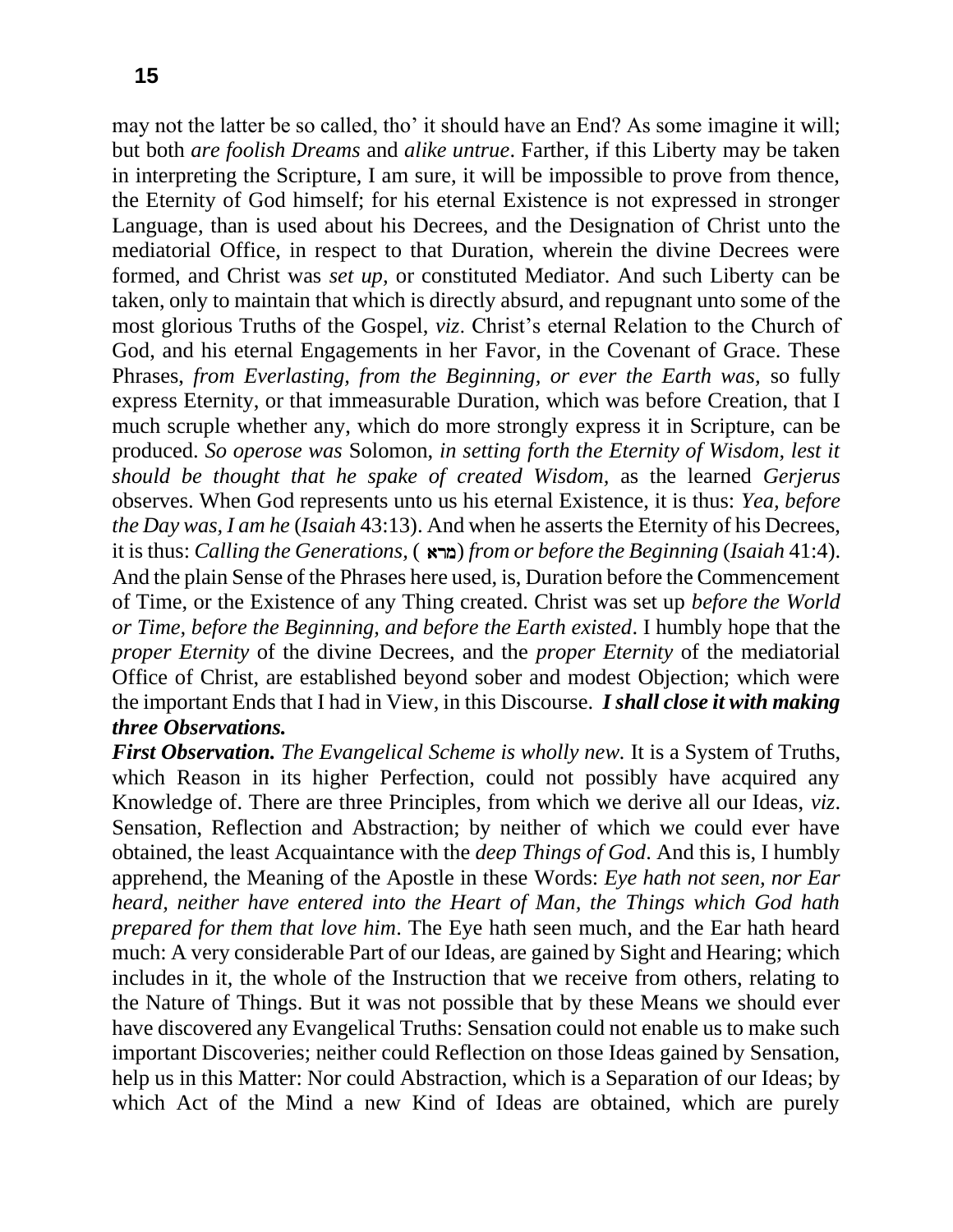intellectual, assist us in this Thing. The Reason hereof is clear. The Truths of the Gospel have neither Connection with, nor Dependence upon, any Branch of Truth, which a finite Understanding is capable of discovering.

If we had a complete Knowledge of the *first* Covenant, in the whole Compass of its Principles, Precepts, Promises and Threatening's, we then should be absolutely unable to make the least Discovery of the Doctrine of the second Covenant; for that is entirely new, and altogether distinct in its Nature, from the first Covenant. And it being so, none of its Truths come within the Verge, even of unimpaired and perfect Reason; which fully proves the absolute Impossibility, of the human Mind gaining the Knowledge of its Truths, by any Acts it is able to put forth. Angels themselves could never have known any Thing at all of Evangelical Mysteries, without *supernatural* Revelation. Truths they are, which were *hid in God, who created all Things by Jesus Christ*.

To imagine, as some have imagined, that the second Covenant is founded on Truths contained in the first; or upon those natural Notions, which we have as Men, of the moral Perfections of God; is effectually to destroy both Covenants: For, that Imagination, is inconsistent with the Nature of the Covenant of Works, and with the Nature of the Covenant of Grace. The mediatorial Scheme, hath no Relation unto, nor Agreement, in its Nature with the Doctrine of the first Covenant; tho' it is calculated to secure the highest Honor to it, by the Obedience and Death of Christ.

*Second Observation. Hence, we learn what will be the noble Employ of the Saints in the heavenly State: viz*. The Contemplation and Adoration of the Divine Perfections, as displayed in the astonishing Affair of their Recovery and Salvation. Some seem to please themselves with the Thoughts of this, that in Heaven they shall become perfect Philosophers, and have a more extensive Knowledge of Things created, than *Adam* had in Paradise: That they shall be able to unravel Nature in her secret Causes, numerous Operations, and multiplied various Effects. I can fnd nothing in Scripture, which favors this tickling Imagination: This I know, that the Souls of the Saints, will be eternally entertained, with what is infinitely more *noble, sublime* and *grand,* than any Thing which Nature can possibly suggest to the Mind. I am clearly of the Opinion of an eminent Divine in this Matter, who speaks thus: *Is it not much to be lamented that many Christians content themselves with a very*  superficial *Knowledge of those Things?* (*i*.*e*. Gospel Truths) *How are the Studies, the Abilities, the Time and Diligence of many excellent Persons, engaged in, and*  laid out about the Works of Nature, and the Effects Divine Wisdom and Power in *them, by whom any Endeavour to enquire into this glorious Mystery* (of Christ's Person) *is neglected, if not despised! Alas, the Light of Divine Wisdom, in the greatest Works of Nature, holds not the Proportion of the meanest Star unto the Sun in its full Strength*; *unto that Glory of it which shines in this Mystery of God manifested in the Flesh, and the Work accomplished thereby*. *A little Time shall put*